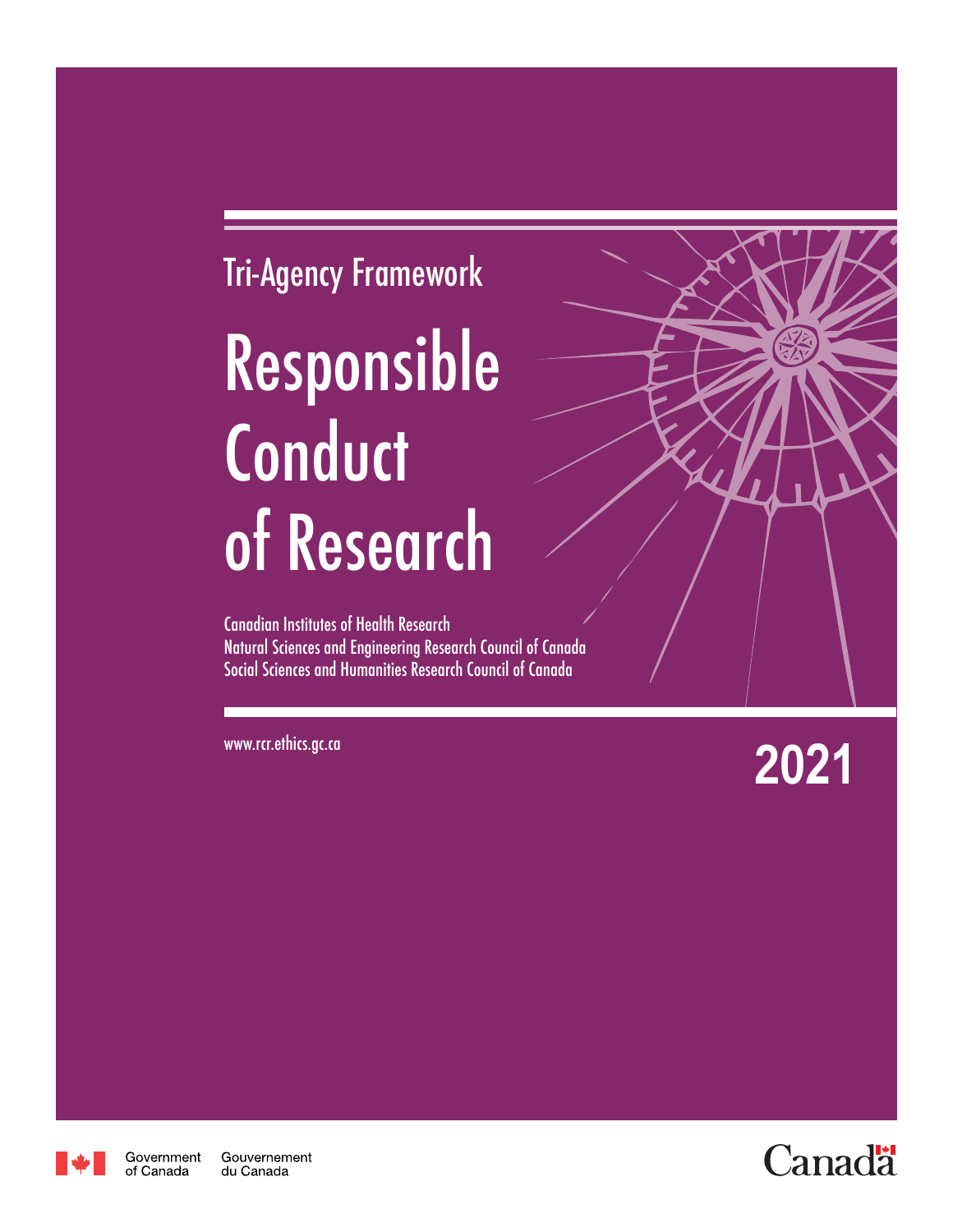

Government Gouvernement<br>
of Canada du Canada du Canada

Secretariat on Responsible Secrétariat sur la conduite<br>Conduct of Research responsable de la recherch

responsable de la recherche

# **Tri-Agency Framework: Responsible Conduct of Research (2021)**

# **TABLE OF CONTENTS**

| $\mathbf{1}$            | TRI-AGENCY FRAMEWORK: RESPONSIBLE CONDUCT OF RESEARCH2                                  |  |
|-------------------------|-----------------------------------------------------------------------------------------|--|
| 1.1                     |                                                                                         |  |
| 1.2                     |                                                                                         |  |
| 1.3                     |                                                                                         |  |
|                         |                                                                                         |  |
| $\boldsymbol{2}$        |                                                                                         |  |
| 2.1                     |                                                                                         |  |
| 2.2                     |                                                                                         |  |
| 2.3                     |                                                                                         |  |
| 2.4                     |                                                                                         |  |
| 2.5                     |                                                                                         |  |
| 2.6                     |                                                                                         |  |
| 2.7                     |                                                                                         |  |
|                         |                                                                                         |  |
| $\overline{\mathbf{3}}$ |                                                                                         |  |
| 3.1                     |                                                                                         |  |
| 3.2                     |                                                                                         |  |
|                         |                                                                                         |  |
| $\overline{\mathbf{4}}$ |                                                                                         |  |
| 4.1                     | Agreement on the Administration of Agency Grants and Awards by Research Institutions  9 |  |
| 4.2                     |                                                                                         |  |
| 4.3                     | Institutional Policy Requirements for Addressing Allegations of Policy Breaches  9      |  |
| 4.4                     |                                                                                         |  |
| 4.5                     |                                                                                         |  |
|                         |                                                                                         |  |
| 5                       |                                                                                         |  |
|                         |                                                                                         |  |
| 6                       |                                                                                         |  |
| 6.1                     | Tri-Agency Process for Addressing Allegations of Policy Breaches by Researchers 13      |  |
|                         |                                                                                         |  |
| $\overline{7}$          |                                                                                         |  |
| A                       |                                                                                         |  |
| B                       |                                                                                         |  |
|                         |                                                                                         |  |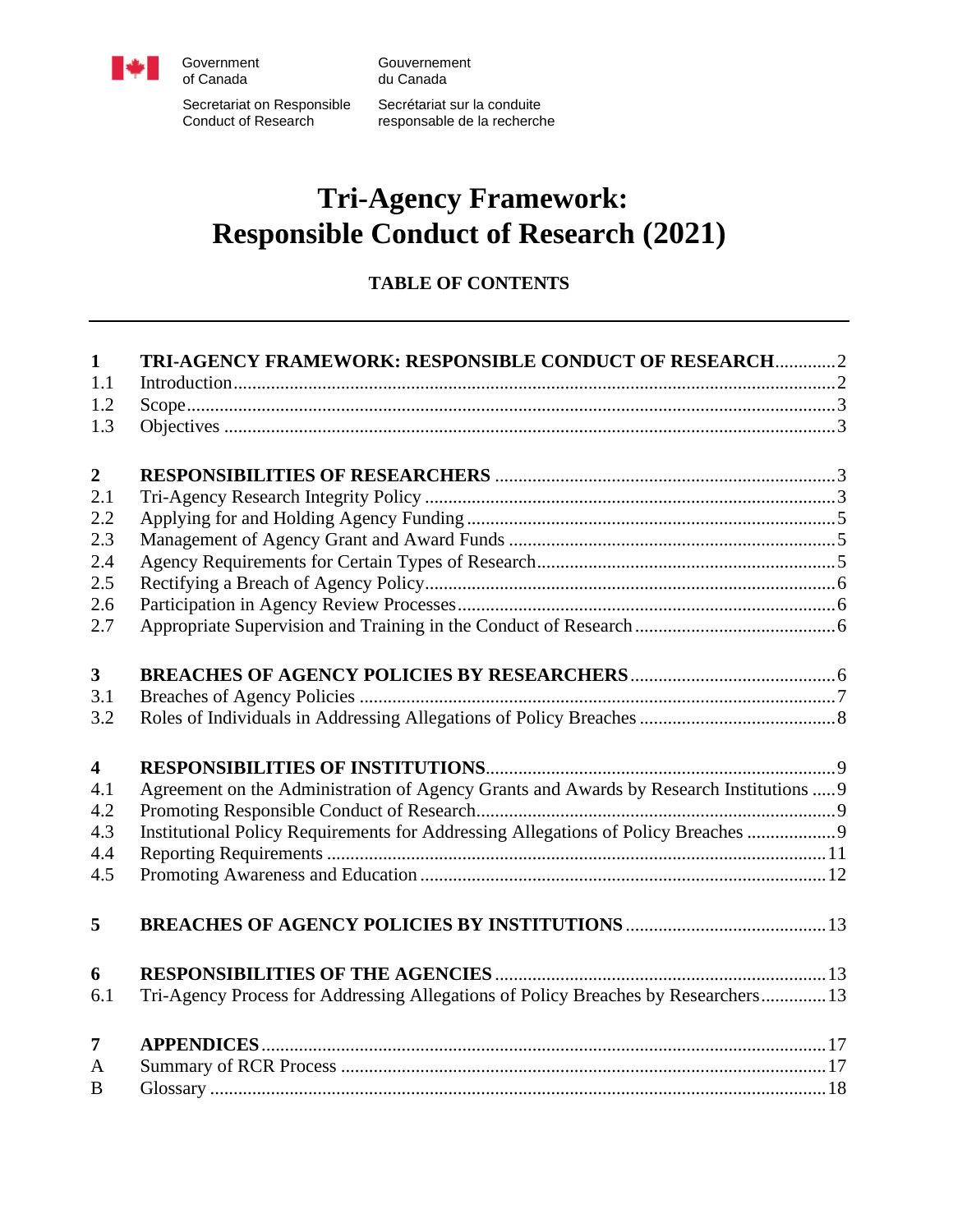#### <span id="page-2-0"></span>**1 TRI-AGENCY FRAMEWORK: RESPONSIBLE CONDUCT OF RESEARCH**

#### <span id="page-2-1"></span>**1.1 Introduction**

The search for knowledge about ourselves and the world around us is a fundamental human endeavour. Research<sup>1</sup> is a natural extension of this desire to understand and to improve the world in which we live, and its results have both enriched and improved our lives and human society as a whole.

In order to maximize the quality and benefits of research, a positive research environment is required. For researchers, this implies duties of honest and thoughtful inquiry, rigorous analysis, commitment to the dissemination of research results, and adherence to the use of professional standards. For the Canadian Institutes of Health Research (CIHR), the Natural Sciences and Engineering Research Council of Canada (NSERC), and the Social Sciences and Humanities Research Council of Canada (SSHRC) (the Agencies) and Institutions that receive Agency funding, it calls for a commitment to foster and maintain an environment that supports and promotes the responsible conduct of research (RCR). Responsible Conduct of Research<sup>2</sup> is the behavior expected of anyone who conducts or supports research activities throughout the life cycle of a research project (i.e., from the formulation of the research question, through the design, conduct, collection of data, and analysis of the research, to its reporting, publication and dissemination, as well as the management of research funds). It involves the awareness and application of established professional norms, as well as values and ethical principles that are essential in the performance of all activities related to research. These values include honesty, fairness, trust, accountability, and openness.

This RCR Framework sets out the responsibilities and corresponding policies for researchers, Institutions, and the Agencies, that together help support and promote a positive research environment. It specifies the responsibilities of researchers with respect to research integrity, applying for funding, financial management, and requirements for conducting certain types of research, and defines what constitutes a breach of Agency policies. For Institutions, it details the minimum requirements for institutional policies for addressing allegations of all types of policy breaches, and Institutions' responsibilities for promoting responsible conduct of research and reporting to the Agencies. This RCR Framework also sets out the process to be followed by the Agencies, and administered by the Secretariat on Responsible Conduct of Research (SRCR) and

<sup>&</sup>lt;sup>1</sup> Research is an undertaking intended to extend knowledge through a disciplined inquiry and/or systematic investigation (based on the *[Tri-Council Policy Statement: Ethical Conduct for Research Involving Humans](https://ethics.gc.ca/eng/policy-politique_tcps2-eptc2_2018.html)* – TCPS 2 [\(2018\)\)](https://ethics.gc.ca/eng/policy-politique_tcps2-eptc2_2018.html). The conduct of research in the context of this RCR Framework includes applying for and managing Agency funds, performing research, and disseminating results.

<sup>2</sup> This proposed definition is based on text drawn from the following sources: *[The Hong Kong Principles for](https://wcrif.org/images/2020/HKP/Moher_et_al_-_The_Hong_Kong_Principles_for_assessing_researchers_-_PLoS_Biol_2020_18_e3000737.pdf)  [assessing researchers: Fostering research integrity \(2020\)](https://wcrif.org/images/2020/HKP/Moher_et_al_-_The_Hong_Kong_Principles_for_assessing_researchers_-_PLoS_Biol_2020_18_e3000737.pdf)*, 6 th World Conference on Research Integrity (June 2-5, 2019); the U.S. National Institutes of Health (NIH) definition of RCR (2009); and CCA (2010). *[Honesty,](https://cca-reports.ca/wp-content/uploads/2018/10/ri_report.pdf)  [Accountability and Trust: Fostering Research Integrity in Canada](https://cca-reports.ca/wp-content/uploads/2018/10/ri_report.pdf)*. Ottawa: Council of Canadian Academies.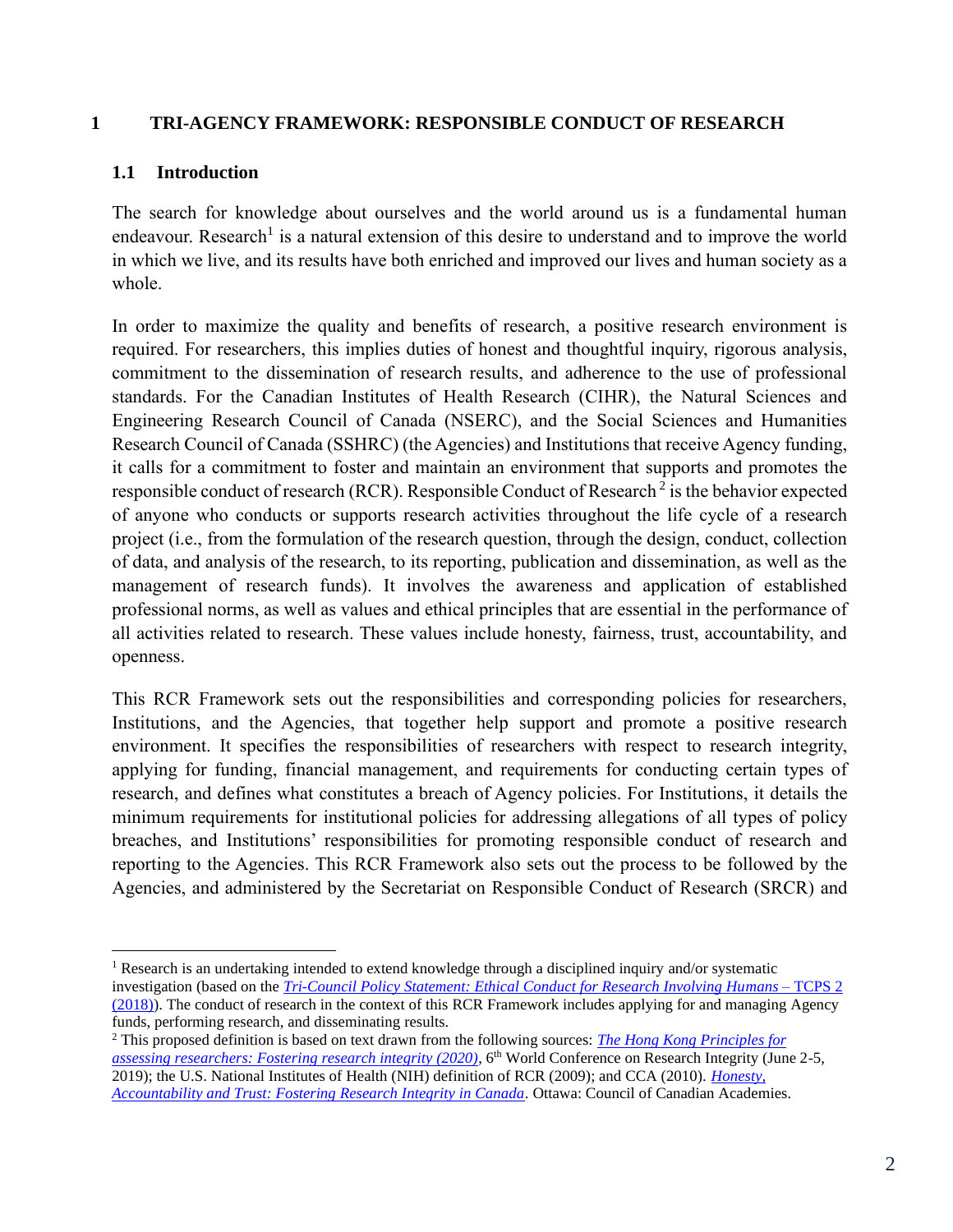the Panel on Responsible Conduct of Research (PRCR), when addressing allegations of breaches of Agency policies.

A diagram summarizing the process used to address allegations is provided in Appendix A. A glossary of terms is provided in Appendix B.

# <span id="page-3-0"></span>**1.2 Scope**

This RCR Framework describes Agency policies and requirements related to applying for and managing Agency funds, performing research, and disseminating results, and the processes that Institutions and Agencies follow in the event of an allegation of a breach of an Agency policy. The provisions of this RCR Framework are subject to the specific terms and conditions of individual funding agreements and the *[Agreement on the Administration of Agency Grants and Awards by](https://www.science.gc.ca/eic/site/063.nsf/eng/h_56B87BE5.html)  [Research Institutions](https://www.science.gc.ca/eic/site/063.nsf/eng/h_56B87BE5.html)* (the Agreement) between the Agencies and each Institution.

The Institution shall develop and administer a policy to address allegations of policy breaches by researchers that meets the minimum requirements set out in the RCR Framework. The Institution applies its policy to all research conducted under its auspices or jurisdiction. In addition, researchers who apply for or hold agency funding are required by the Agencies to adhere to the RCR Framework.

# <span id="page-3-1"></span>**1.3 Objectives**

The objectives of the RCR Framework are to:

- a. ensure that the funding decisions made by the Agencies are based on accurate and reliable information;
- b. ensure public funds for research are used responsibly and in accordance with funding agreements;
- c. promote and protect the quality, accuracy, and reliability of research funded by the Agencies; and
- d. promote fairness in the conduct of research and in the process for addressing allegations of policy breaches.

# <span id="page-3-2"></span>**2 RESPONSIBILITIES OF RESEARCHERS<sup>3</sup>**

# <span id="page-3-3"></span>**2.1 Tri-Agency Research Integrity Policy**

The *Tri-Agency Research Integrity Policy* (the Policy) is a joint policy of the Canadian Institutes of Health Research (CIHR), the Natural Sciences and Engineering Research Council of Canada

<sup>3</sup> The responsibilities in this section have drawn from the following sources: CCA (2010). *[Honesty, Accountability](https://cca-reports.ca/wp-content/uploads/2018/10/ri_report.pdf)  [and Trust: Fostering Research Integrity in Canada.](https://cca-reports.ca/wp-content/uploads/2018/10/ri_report.pdf)* Ottawa: Council of Canadian Academies; and the *[Singapore](https://wcrif.org/guidance/singapore-statement)*  [Statement on Research Integrity](https://wcrif.org/guidance/singapore-statement), 2<sup>nd</sup> World Conference on Research Integrity, 21-24 July 2010.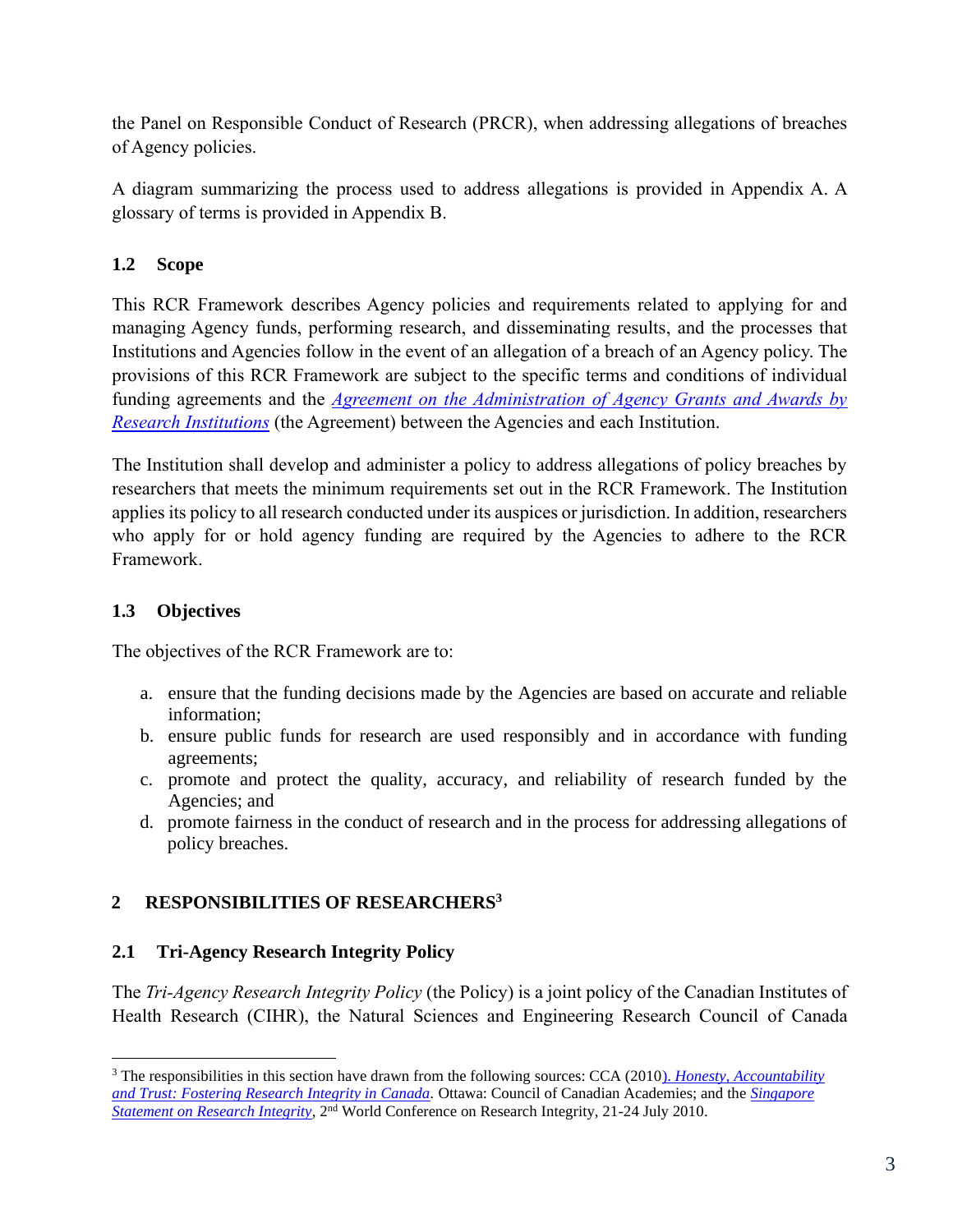(NSERC), and the Social Sciences and Humanities Research Council of Canada (SSHRC) (the Agencies). The Policy's purpose is to support the Agencies in discharging their respective legislative mandates<sup>4</sup> to promote and assist research and in discharging their responsibility to foster a positive research environment.

2.1.1 Scope

The Agencies require that all researchers applying for, or in receipt of, Agency funds comply with the Policy.

2.1.2 Promoting Research Integrity

Researchers shall strive to follow the best research practices honestly, accountably, openly and fairly in the search for and in the dissemination of knowledge. In addition, researchers shall follow the requirements of applicable institutional policies and professional or disciplinary standards and shall comply with applicable laws and regulations. At a minimum, researchers are responsible for the following:

- a. *Rigour*: Scholarly and scientific rigour in proposing and performing research; in recording, analyzing, and interpreting data; and in reporting and publishing data and findings.
- b. *Record keeping*: Keeping complete and accurate records of data, methodologies and findings, including graphs and images, in accordance with the applicable funding agreement, institutional policies, laws, regulations, and professional or disciplinary standards in a manner that will allow verification or replication of the work by others.
- c. *Accurate referencing*: Referencing and, where applicable, obtaining permission for the use of all published and unpublished work, including theories, concepts, data, source material, methodologies, findings, graphs and images.
- d. *Authorship*: Including as authors, with their consent, all those and only those who have made a substantial contribution to, and who accept responsibility for, the contents of the publication or document. The substantial contribution may be conceptual or material.
- e. *Acknowledgement*: Acknowledging appropriately all those and only those who have contributed to research, including funders and sponsors.

<sup>4</sup> See *[Canadian Institutes of Health Research Act](https://laws-lois.justice.gc.ca/eng/acts/C-18.1/FullText.html)*, Statutes of Canada, 2000, Chapter 6; *[Natural Sciences and](https://laws.justice.gc.ca/eng/acts/N-21/page-1.html)  [Engineering Research Council Act](https://laws.justice.gc.ca/eng/acts/N-21/page-1.html)*, Revised Statutes of Canada, 1985, Chapter N-21; *[Social Sciences and Humanities](https://laws-lois.justice.gc.ca/eng/acts/S-12/page-1.html)  [Research Council Act](https://laws-lois.justice.gc.ca/eng/acts/S-12/page-1.html)*, Revised Statutes of Canada, 1985, Chapter S-12.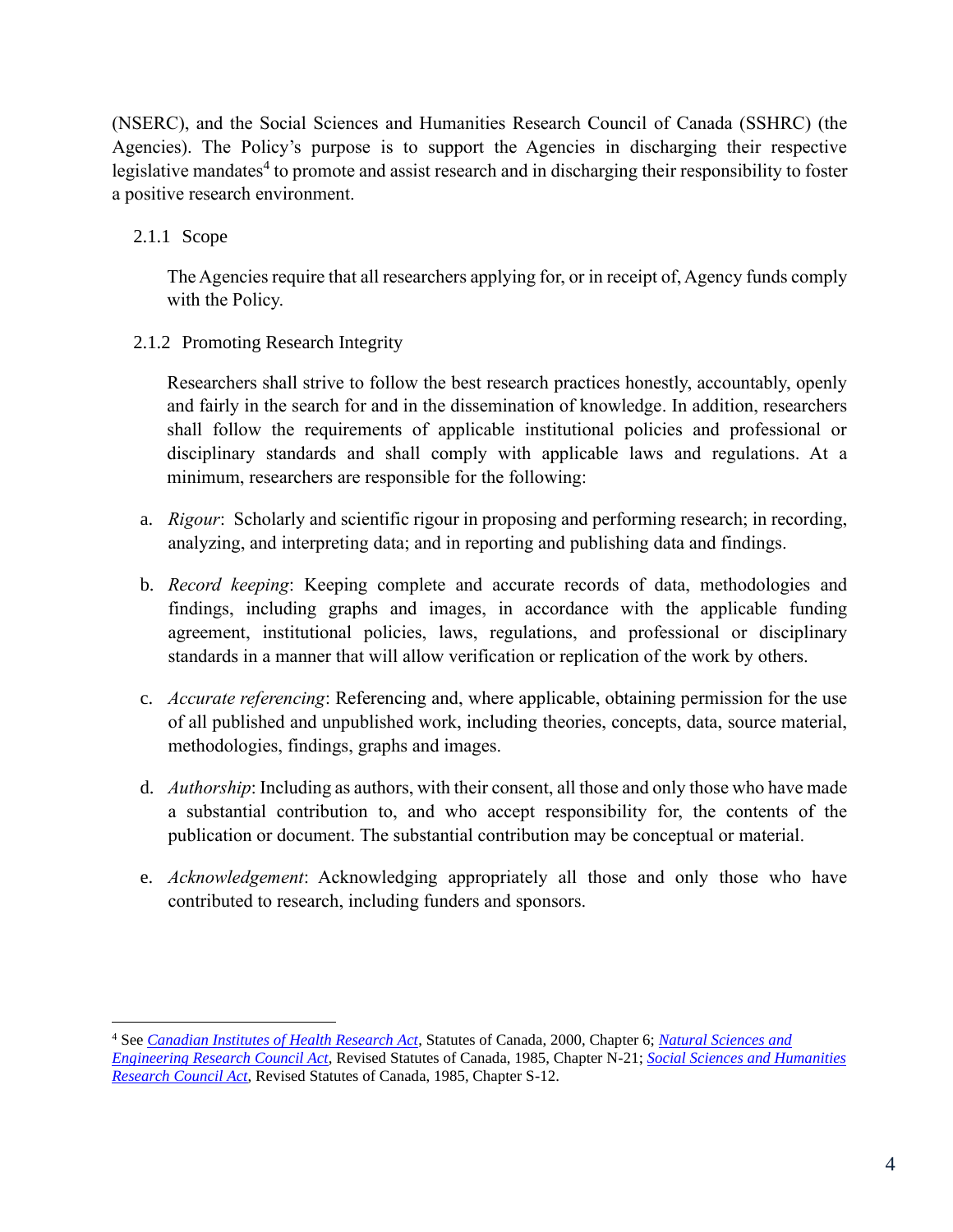f. *Conflict of interest management*: Appropriately identifying and addressing any real, potential or perceived conflict of interest<sup>5</sup>, in accordance with the Institution's policy on conflict of interest in research, in order to ensure that the objectives of the RCR Framework (Article 1.3) are met.

# <span id="page-5-0"></span>**2.2 Applying for and Holding Agency Funding**

- a. Applicants and holders of Agency grants and awards shall provide true, complete and accurate information in their funding applications and related documents and represent themselves, their research and their accomplishments in a manner consistent with the norms of the relevant field.
- b. Applicants may only apply for funding if they are not currently ineligible to apply for, and/or hold, funds from CIHR, NSERC, SSHRC or any other research funding organization worldwide for reasons of breach of responsible conduct of research policies such as ethics, integrity or financial management policies.
- c. Principal funding applicants must ensure that others listed on the application have agreed to be included.

# <span id="page-5-1"></span>**2.3 Management of Agency Grant and Award Funds**

Researchers are responsible for using grant or award funds in accordance with the policies of the Agencies, including the *[Tri-Agency Guide on Financial Administration](https://www.nserc-crsng.gc.ca/InterAgency-Interorganismes/TAFA-AFTO/guide-guide_eng.asp)* and Agency grants and awards guides; and for providing true, complete and accurate information on documentation for expenditures from grant or award accounts.

# <span id="page-5-2"></span>**2.4 Agency Requirements for Certain Types of Research**

Researchers must comply with all applicable Agency requirements and legislation for the conduct of research, including, but not limited to:

- [Tri-Council Policy Statement: Ethical Conduct for](https://ethics.gc.ca/eng/policy-politique_tcps2-eptc2_2018.html) Research Involving Humans *–* [TCPS 2 \(2018\);](https://ethics.gc.ca/eng/policy-politique_tcps2-eptc2_2018.html)
- [Canadian Council on Animal Care Policies and Guidelines;](https://ccac.ca/en/standards/)
- Agency policies related to the Impact [Assessment Act;](https://laws.justice.gc.ca/eng/acts/i-2.75/page-1.html)
- **EXECUTE:** Licenses for research in the field;
- **[Laboratory Biosafety Guidelines;](https://www.canada.ca/en/services/health/biosafety-biosecurity.html)**
- [Controlled Goods Program;](https://www.tpsgc-pwgsc.gc.ca/pmc-cgp/index-eng.html)

<sup>&</sup>lt;sup>5</sup> A conflict of interest may arise when activities or situations place an individual in a real, potential or perceived conflict between the duties or responsibilities related to research, and personal, institutional or other interests. These interests include, but are not limited to, business, commercial or financial interests pertaining to the individual, their family members, friends, or their former, current or prospective professional associates. (Based on Chapter 7 of the TCPS 2 (2018).)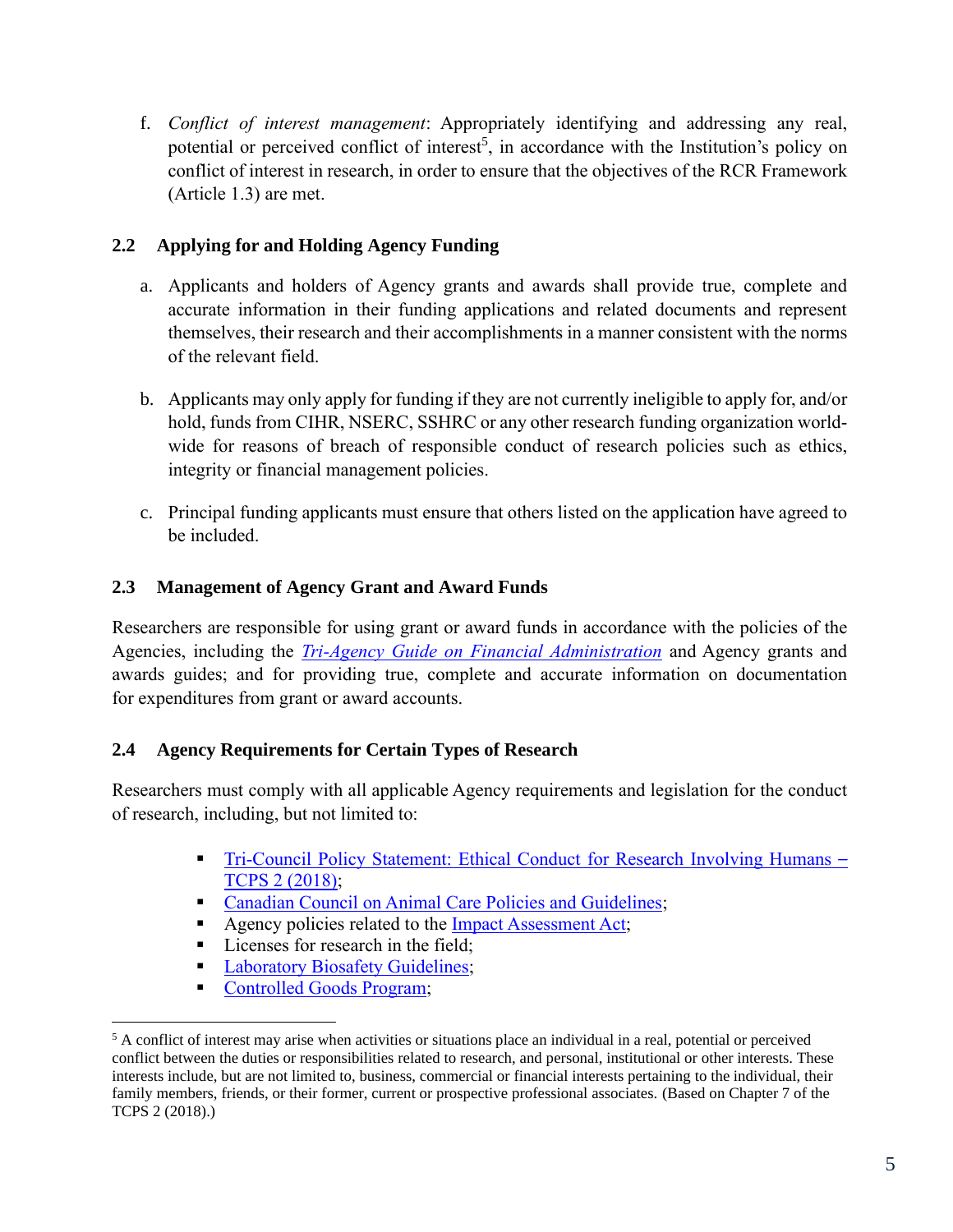- [Canadian Nuclear Safety Commission \(CNSC\) Regulations;](https://nuclearsafety.gc.ca/eng/acts-and-regulations/)
- [Canada's Food and Drugs Act.](https://laws-lois.justice.gc.ca/eng/acts/f-27/)

# <span id="page-6-0"></span>**2.5 Rectifying a Breach of Agency Policy**

Researchers in breach of an Agency policy are expected to be proactive in rectifying a breach, for example, by correcting the research record, providing a letter of apology to those impacted by the breach, or repaying funds.

# <span id="page-6-1"></span>**2.6 Participation in Agency Review Processes**

- a. Participants in agency review processes must comply with the *[Conflict of Interest and](http://www.science.gc.ca/default.asp?lang=En&n=90108244-1)  [Confidentiality Policy of the Federal Research Funding Organizations](http://www.science.gc.ca/default.asp?lang=En&n=90108244-1)*.
- b. Participants in agency review processes confirm that they are not currently under investigation for an alleged breach of the RCR Framework or any other responsible conduct of research policies such as ethics, integrity or financial management policies.

If participants find themselves under investigation, they must temporarily withdraw themselves from participation in any Agency review process until the investigation is complete and a determination is made by the Agency whether they can resume their participation.

# <span id="page-6-2"></span>**2.7 Appropriate supervision and training in the conduct of research**

All researchers are responsible for familiarizing themselves with principles of responsible conduct of research and for the application of these principles to foster a positive and constructive researchworking environment. Researchers with oversight roles should provide appropriate supervision of, and training to, their trainees and research personnel in responsible conduct of research.

# <span id="page-6-3"></span>**3 BREACHES OF AGENCY POLICIES BY RESEARCHERS 6**

Agency-funded researchers - including those researchers who hold awards outside of Canada or at organizations in Canada that have not signed the Agreement - must comply with Agency policies. By signing an application for a grant or an award, and by accepting a grant or an award, a researcher agrees to comply with the Agencies' policies.

<sup>6</sup> The definitions in this section have drawn from the following sources: CCA (2010). *[Honesty, Accountability and](https://cca-reports.ca/wp-content/uploads/2018/10/ri_report.pdf)  [Trust: Fostering Research Integrity in Canada.](https://cca-reports.ca/wp-content/uploads/2018/10/ri_report.pdf)* Ottawa: Council of Canadian Academies; the *[Singapore Statement on](https://wcrif.org/statement)*  [Research Integrity](https://wcrif.org/statement), 2<sup>nd</sup> World Conference on Research Integrity, 21-24 July 2010; the Committee on Publication [Ethics \(COPE\);](http://www.publicationethics.org/) and the University of Toronto, 'Framework to Address Allegations of Research Misconduct' Nov. 7, 2006.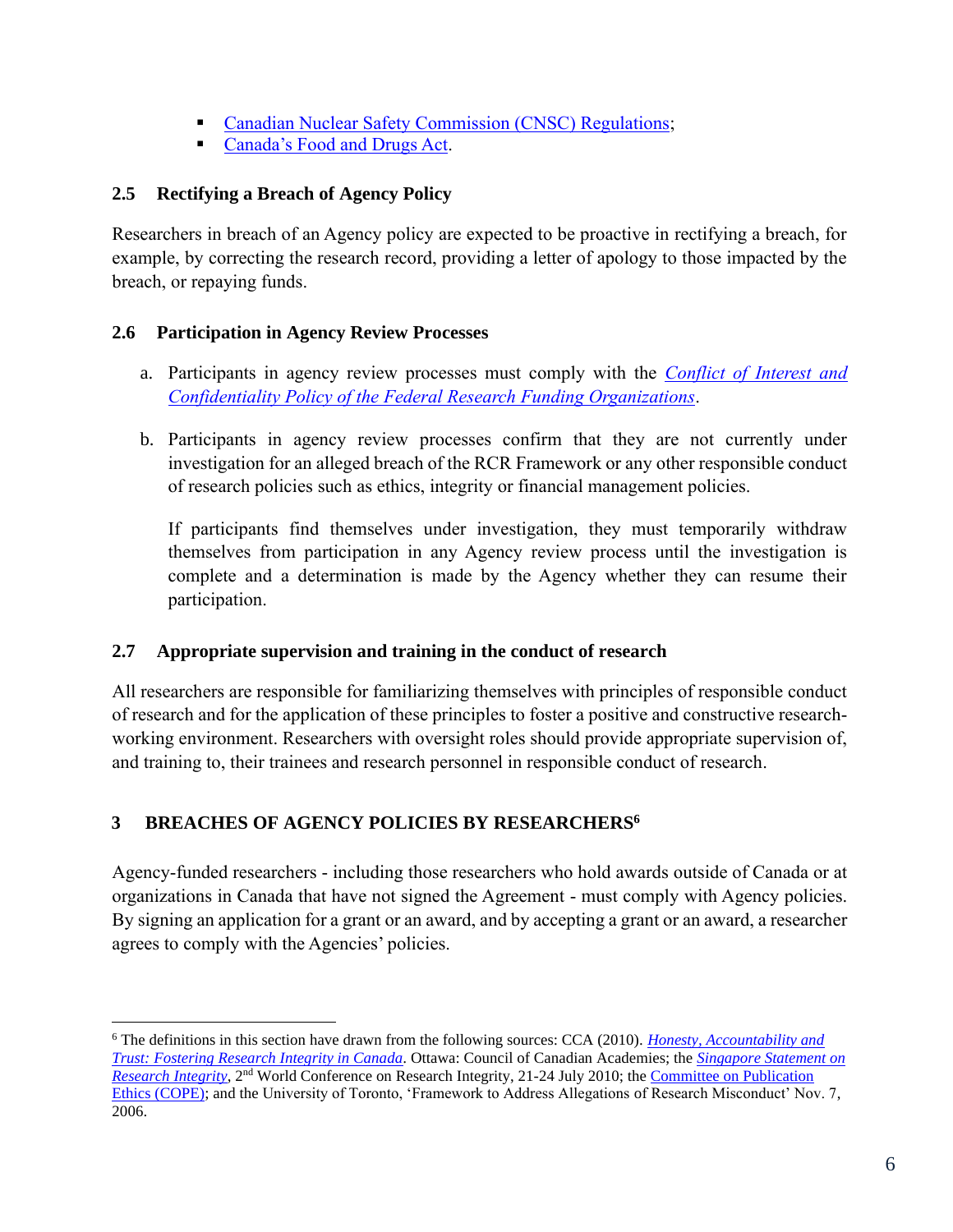#### <span id="page-7-0"></span>**3.1 Breaches of Agency Policies**

A breach of the RCR Framework is the failure to comply with any Agency policy throughout the life cycle of a research project – from application for funding, to the conduct of the research and the dissemination of research results. In determining whether an individual has breached an Agency policy, it is not relevant to consider whether a breach was intentional or a result of honest error. However, intent is a consideration in deciding on the severity of the recourse that may be imposed. The following is a non-exhaustive list of breaches of Agency policies:

- 3.1.1 Breaches of *Tri-Agency Research Integrity Policy*
	- a. *Fabrication*: Making up data, source material, methodologies or findings, including graphs and images.
	- b. *Falsification*: Manipulating, changing, or omitting data, source material, methodologies or findings, including graphs and images, without appropriate acknowledgement, such that the research record is not accurately represented.
	- c. *Destruction of research data or records*: The destruction of one's own or another's research data or records or in contravention of the applicable funding agreement, institutional policy and/or laws, regulations and professional or disciplinary standards. This also includes the destruction of data or records to avoid the detection of wrongdoing.
	- d. *Plagiarism*: Presenting and using another's published or unpublished work, including theories, concepts, data, source material, methodologies or findings, including graphs and images, as one's own, without appropriate referencing and, if required, without permission.
	- e. *Redundant publication or self-plagiarism*: The re-publication of one's own previously published work or part thereof, including data, in any language, without adequate acknowledgment of the source, or justification.
	- f. *Invalid authorship*: Inaccurate attribution of authorship, including attribution of authorship to persons other than those who have made a substantial contribution to, and who accept responsibility for, the contents, of a publication or document.
	- g. *Inadequate acknowledgement*: Failure to appropriately recognize contributors.
	- h. *Mismanagement of Conflict of Interest:* Failure to appropriately identify and address any real, potential or perceived conflict of interest, in accordance with the Institution's policy on conflict of interest in research, preventing one or more of the objectives of the RCR Framework (Article 1.3) from being met.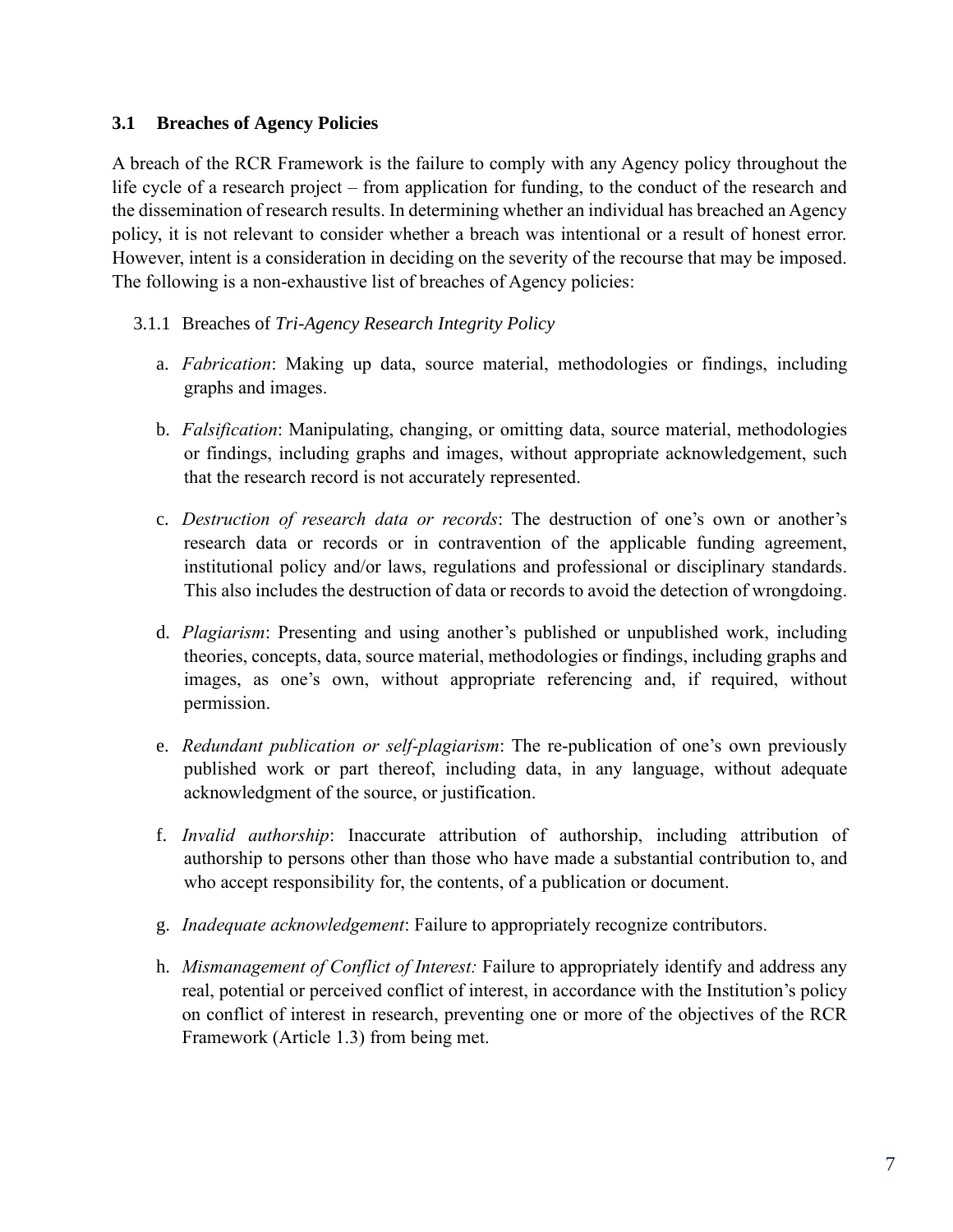- 3.1.2 Misrepresentation in an Agency Application or Related Document
	- a. Providing incomplete, inaccurate or false information in a grant or award application or related document, such as a letter of support or a progress report.
	- b. Applying for and/or holding an Agency award when deemed ineligible by CIHR, NSERC, SSHRC, or any other research funding organization world-wide for reasons of breach of responsible conduct of research policies such as ethics, integrity or financial management policies.
	- c. Listing of co-applicants, collaborators or partners without their agreement.
- 3.1.3 Mismanagement of Grants or Award Funds

Using grant or award funds for purposes inconsistent with the policies of the Agencies; misappropriating grants and award funds; contravening Agency financial policies, namely the *[Tri-](https://www.nserc-crsng.gc.ca/InterAgency-Interorganismes/TAFA-AFTO/guide-guide_eng.asp)[Agency Guide on Financial Administration](https://www.nserc-crsng.gc.ca/InterAgency-Interorganismes/TAFA-AFTO/guide-guide_eng.asp)*, Agency grants and awards guides; or providing incomplete, inaccurate or false information on documentation for expenditures from grant or award accounts.

3.1.4 Breaches of Agency Policies or Requirements for Certain Types of Research

Failing to meet Agency policy requirements or, to comply with relevant policies, laws or regulations, for the conduct of certain types of research activities; failing to obtain appropriate approvals, permits or certifications before conducting these activities.

- 3.1.5 Breaches of Agency Review Process
	- a. Non-compliance with the *[Conflict of Interest and Confidentiality Policy of the Federal](http://www.science.gc.ca/default.asp?lang=En&n=90108244-1)  [Research Funding Organizations](http://www.science.gc.ca/default.asp?lang=En&n=90108244-1)*.
	- b. Participating in an Agency review process while under investigation.

# <span id="page-8-0"></span>**3.2 Roles of Individuals in Addressing Allegations of Policy Breaches**

Researchers and others play important roles in the process for addressing allegations of policy breaches and in helping to ensure that allegations are addressed appropriately and in a timely manner. The following are guidelines for those making or involved in an allegation:

a. Individuals are expected to report in good faith and confidentially any information pertaining to possible breaches of Agency policies to the Institution where the researcher involved is currently employed, enrolled as a student or has a formal association.

This information should be sent directly to the Institution's designated point of contact, in writing, with an exact copy sent to SRCR.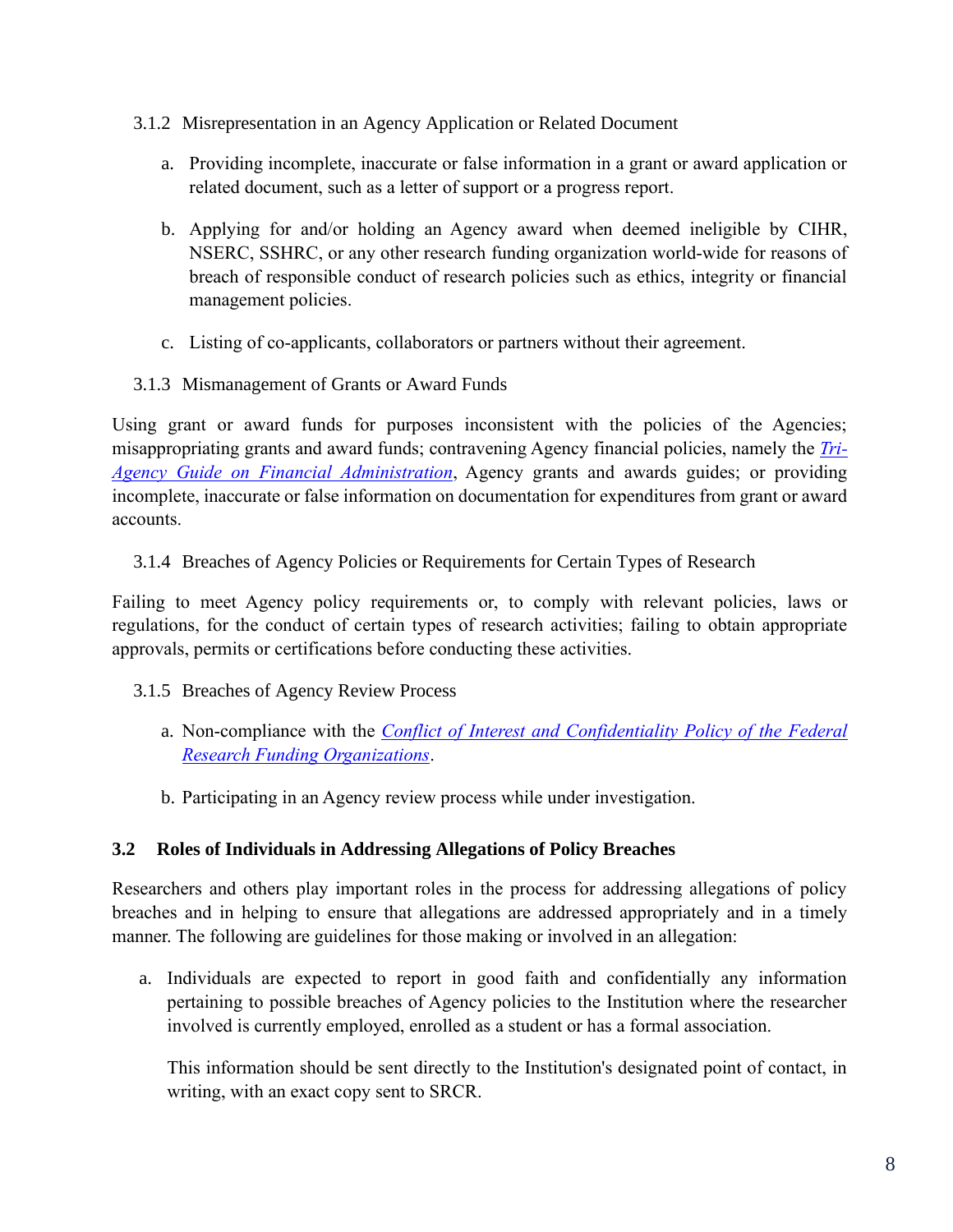b. Individuals involved in an inquiry or investigation must follow the Institution's policy and process as a complainant, a respondent or a third party, as appropriate.

# <span id="page-9-0"></span>**4 RESPONSIBILITIES OF INSTITUTIONS**

# <span id="page-9-1"></span>**4.1 Agreement on the Administration of Agency Grants and Awards by Research Institutions**

The *[Agreement on the Administration of Agency Grants and Awards by Research Institutions](https://www.science.gc.ca/eic/site/063.nsf/eng/h_56B87BE5.html?OpenDocument)* sets out the minimum roles, responsibilities and requirements that Institutions must meet as a condition of eligibility to apply for, and hold, Agency funding.

# <span id="page-9-2"></span>**4.2 Promoting Responsible Conduct of Research**

Institutions shall strive to provide an environment that supports the best research and that fosters researchers' abilities to act honestly, accountably, openly and fairly in the search for, and dissemination of, knowledge.<sup>7</sup> Institutions shall do so by:

- a. Establishing and applying responsible research conduct policy(ies) and procedures that meet the requirements of this RCR Framework (Article 4.3);
- b. Reporting to the SRCR as per Article 4.4.
- c. Promoting education on, and awareness of, the importance of the responsible conduct of research (Article 4.5).

# <span id="page-9-3"></span>**4.3 Institutional Policy Requirements for Addressing Allegations of Policy Breaches**

Institutions play important roles in addressing allegations of all types of policy breaches by researchers (as described in Section 3) and in ensuring that such allegations are handled appropriately and in a timely manner. Institutions shall develop and administer a policy(ies) that applies to all research conducted under their auspices or jurisdiction to address allegations of policy breaches by researchers that includes, at a minimum, the following sections:

# 4.3.1 Definitions

The definitions of researchers'responsibilities and breaches of policies as set out in Sections 2 and 3 of this RCR Framework.

<sup>7</sup> Adapted from CCA (2010). *[Honesty, Accountability and Trust: Fostering Research Integrity in Canada](https://cca-reports.ca/wp-content/uploads/2018/10/ri_report.pdf)*. Ottawa: Council of Canadian Academies.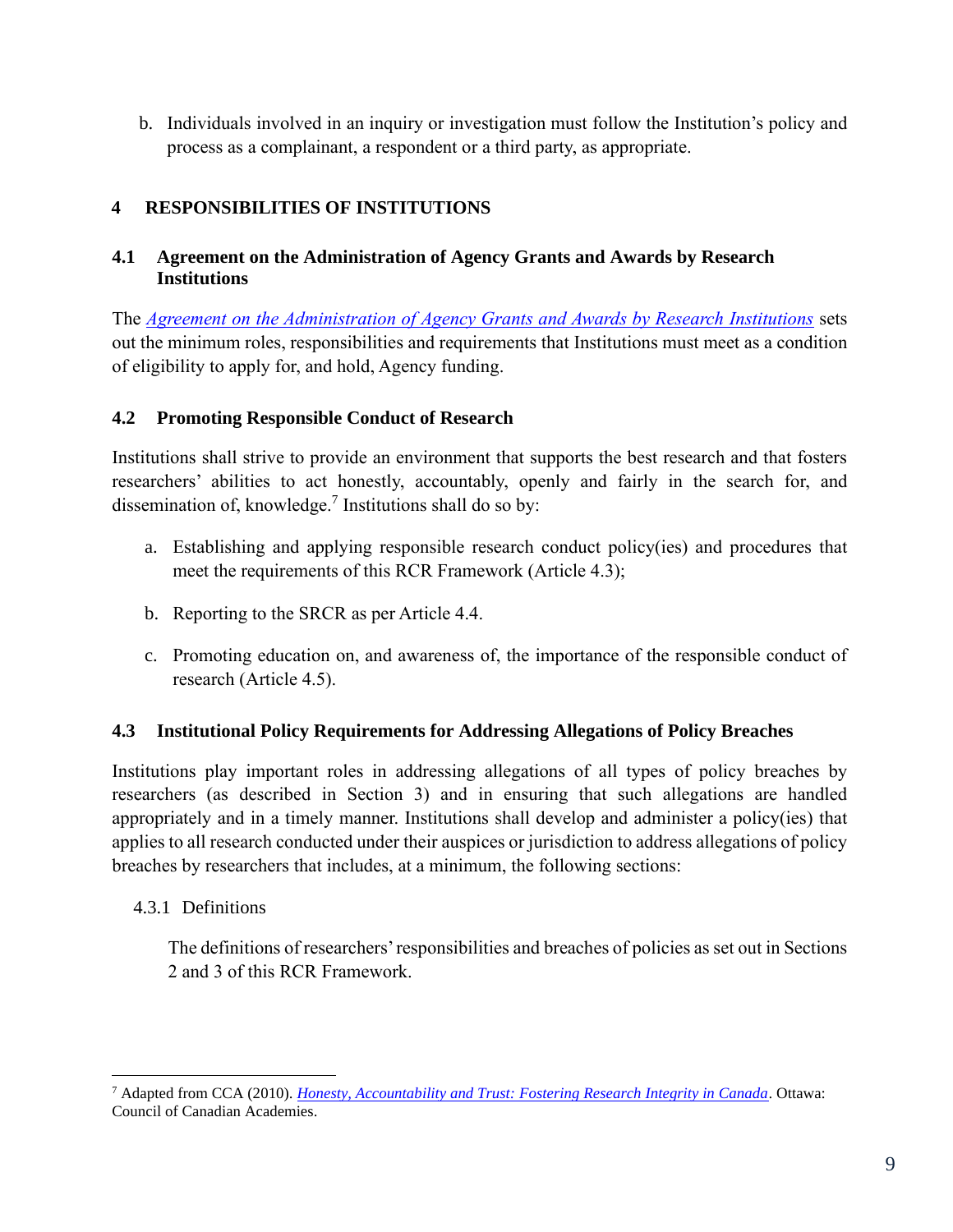#### 4.3.2 Confidentiality

A statement of principle to protect the privacy of the complainant(s) and respondent(s) as far as is possible.

#### 4.3.3 Receiving Allegations

- a. A central point of contact at a senior administrative level, to receive all confidential enquiries, allegations of breaches of policies, and information related to allegations.
- b. A statement that it will consider an anonymous allegation if accompanied by sufficient information to enable the assessment of the allegation and the credibility of the facts and evidence on which the allegation is based, without the need for further information from the complainant.
- c. A statement of principle to protect, to the extent possible, the individual making an allegation in good faith or providing information related to an allegation from reprisals in a manner consistent with relevant legislation.
- d. A statement indicating that the Institution may independently, or at the Agency's request in exceptional circumstances, take immediate action to protect the administration of Agency funds. Immediate actions could include freezing grant accounts, requiring a second authorized signature from an institutional representative on all expenses charged to the researcher's grant accounts, or other measures, as appropriate.
- e. A statement indicating that, where the allegation related to conduct that occurred at another Institution (whether as an employee, a student or in some other capacity), the Institution that receives the allegation will contact the other Institution and determine with that Institution's designated point of contact which Institution is best placed to conduct the inquiry and investigation, if warranted. The Institution that received the allegation must communicate to the complainant which Institution will be the point of contact for the allegation.

#### 4.3.4 Investigating Allegations

- a. An initial inquiry process to establish whether an allegation is responsible and if an investigation is required. An inquiry may be conducted by one or more individuals. This could include the Institution's designated RCR contact and/or other individuals qualified to assess whether the allegation is responsible. The individual(s) conducting an inquiry should be without conflict of interest, whether real, potential or perceived.
- b. An investigation process for determining the validity of an allegation that provides the complainant and respondent with an opportunity to be heard as part of an investigation, and that allows for the respondent to appeal if a breach of policy is confirmed.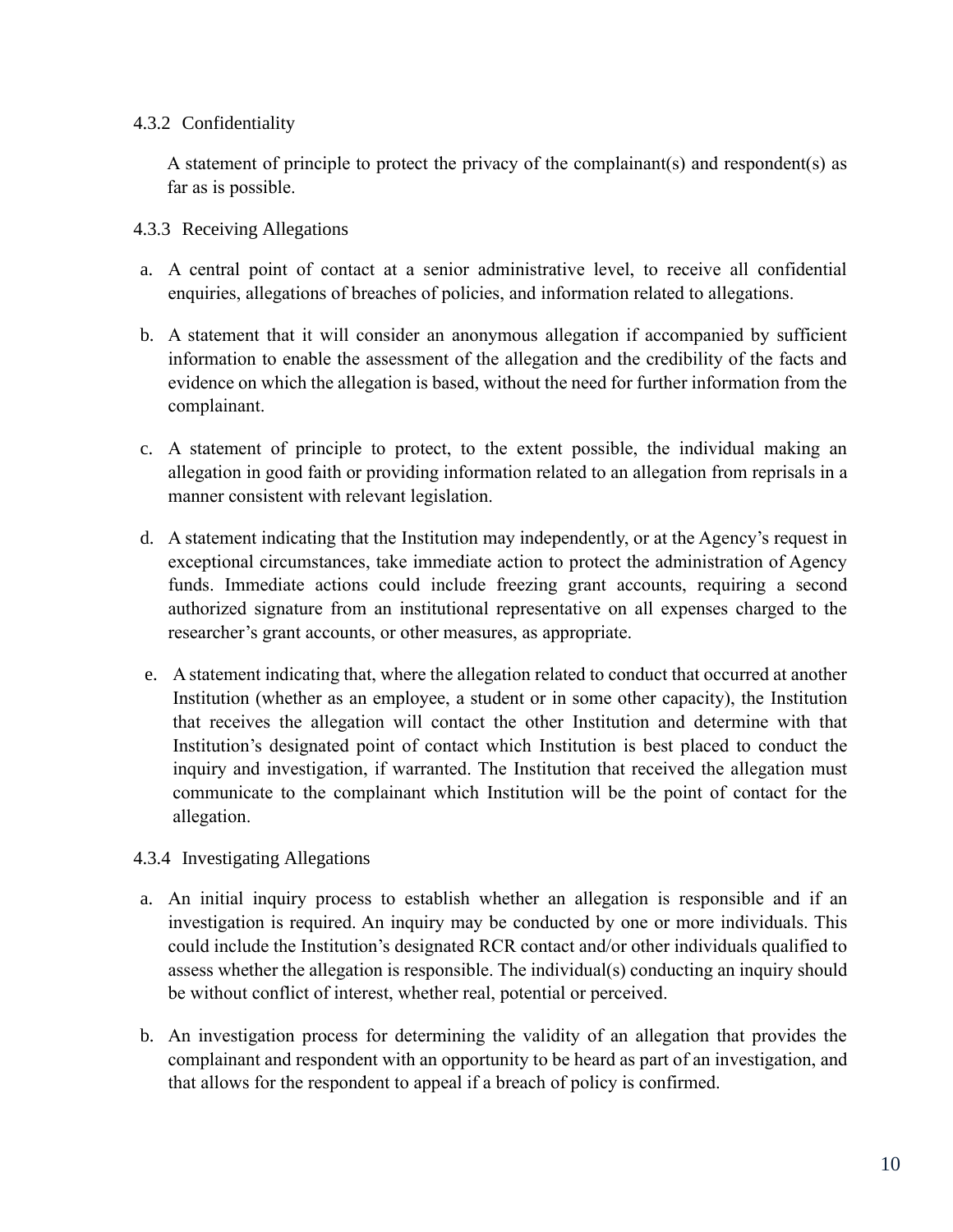- c. An investigation committee, appointed with the authority to decide whether a breach occurred. The investigation committee shall include members who have the necessary expertise and who are without conflict of interest, whether real or apparent, and at least one external member who has no current affiliation with the Institution.
- d. Reasonable timelines for completing an inquiry, completing an investigation, reporting the findings, making a decision on what action should be taken, and communicating with the parties involved. The timelines must be within the reporting timeframes outlined in Article 4.4*.*

# 4.3.5 Recourse

- a. A provision that the investigation committee's report, including its final decision, is provided to the Institution's central point of contact within a timeframe specified in the Institution's policy.
- b. A process for determining what kinds of recourse can be taken by the Institution, taking into account the severity of the breach.
- 4.3.6 Accountability
- a. A procedure to provide affected parties with relevant information about the process and outcome of the inquiry and investigation. Institutions are encouraged to disclose information on the measures that they may be taking to improve their processes including training, as a result of the allegation. Information should be provided in a manner consistent with the privacy legislation applicable to the Institution(s) that are conducting the inquiry or investigation. Recourse against a respondent should only be shared with the respondent, or those who are authorized to receive this personal information.
- b. A provision for allegations determined to be unfounded that all reasonable efforts will be made by the Institution to protect or restore the reputation of those subjected to an unfounded allegation.

# <span id="page-11-0"></span>**4.4 Reporting Requirements**

- a. Subject to any applicable laws, including privacy laws, the Institution shall advise the relevant Agency or SRCR immediately of any allegations related to activities funded by the Agency that may involve significant financial, health and safety, or other risks.
- b. The Institution shall write a letter to the SRCR confirming whether or not the Institution is proceeding with an investigation where the SRCR was copied on the allegation or advised as per Article 4.4.a. If a breach is confirmed at the inquiry stage, reporting requirements outlined in Article 4.4.c apply.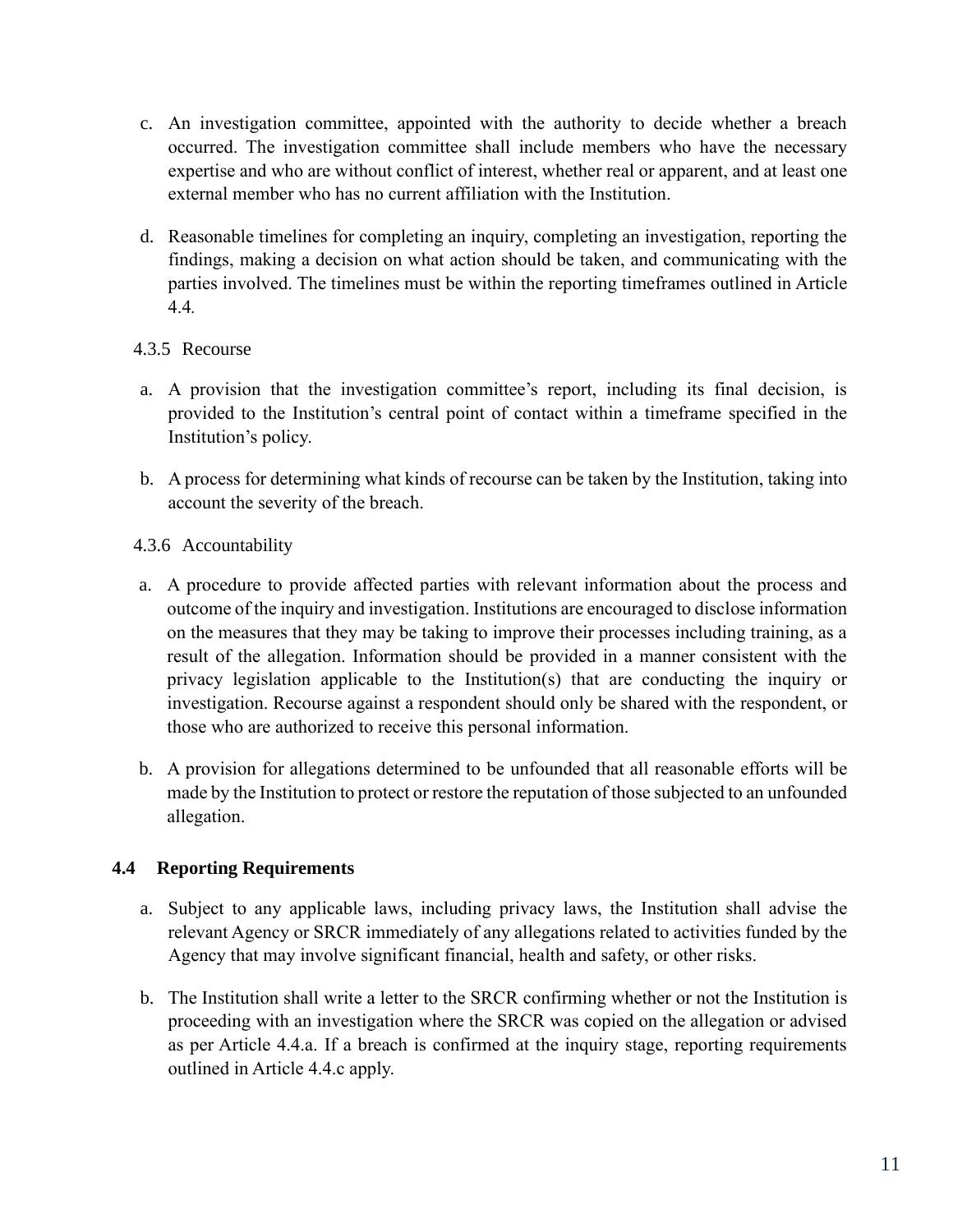- c. The Institution shall prepare a report for the SRCR on each investigation it conducts in response to an allegation of policy breaches related to a funding application submitted to an Agency or to an activity funded by an Agency. Subject to any applicable laws, including privacy laws, each report shall include the following information:
	- $\blacksquare$  the specific allegation(s), a summary of the finding(s) and reasons for the finding $(s)$ ;
	- the process and timelines followed for the inquiry and/or investigation;
	- the researcher's response to the allegation, investigation and findings, and any measures the researcher has taken to rectify the breach; and
	- the institutional investigation committee's decisions and recommendations and actions taken by the Institution.

The Institution's report should not include:

- information that is not related specifically to Agency funding and policies; or
- **•** personal information about the researcher, or any other person, that is not material to the Institution's findings and its report to the SRCR.
- d. The Institution should submit inquiry letters or inquiry reports to the SRCR within two months of receipt of an allegation. If an investigation is warranted, the Institution has an additional five months following the end of the inquiry to conduct an investigation and submit its report to the SRCR. The Institution therefore has a total of seven months from the date of receipt of an allegation that results in an investigation to report to the SRCR.

These timelines may be extended in consultation with the SRCR if circumstances warrant, and with periodic updates provided to the SRCR until the investigation is complete. The frequency of the periodic updates will be determined jointly by the SRCR and the Institution.

- e. The Institution and the researcher may not enter into confidentiality agreements or other agreements related to an inquiry or investigation that prevent the Institution from reporting to the Agencies through the SRCR.
- f. In cases where the source of funding is unclear, the SRCR reserves the right to request information and reports from the Institution.

#### <span id="page-12-0"></span>**4.5 Promoting Awareness and Education**

An Institution is responsible for:

a. Promoting awareness of what constitutes the responsible conduct of research, including Agency requirements as set out in the Institution's policies, the consequences of failing to meet them, as well as the process for addressing allegations, to all those engaged in research activities at the Institution.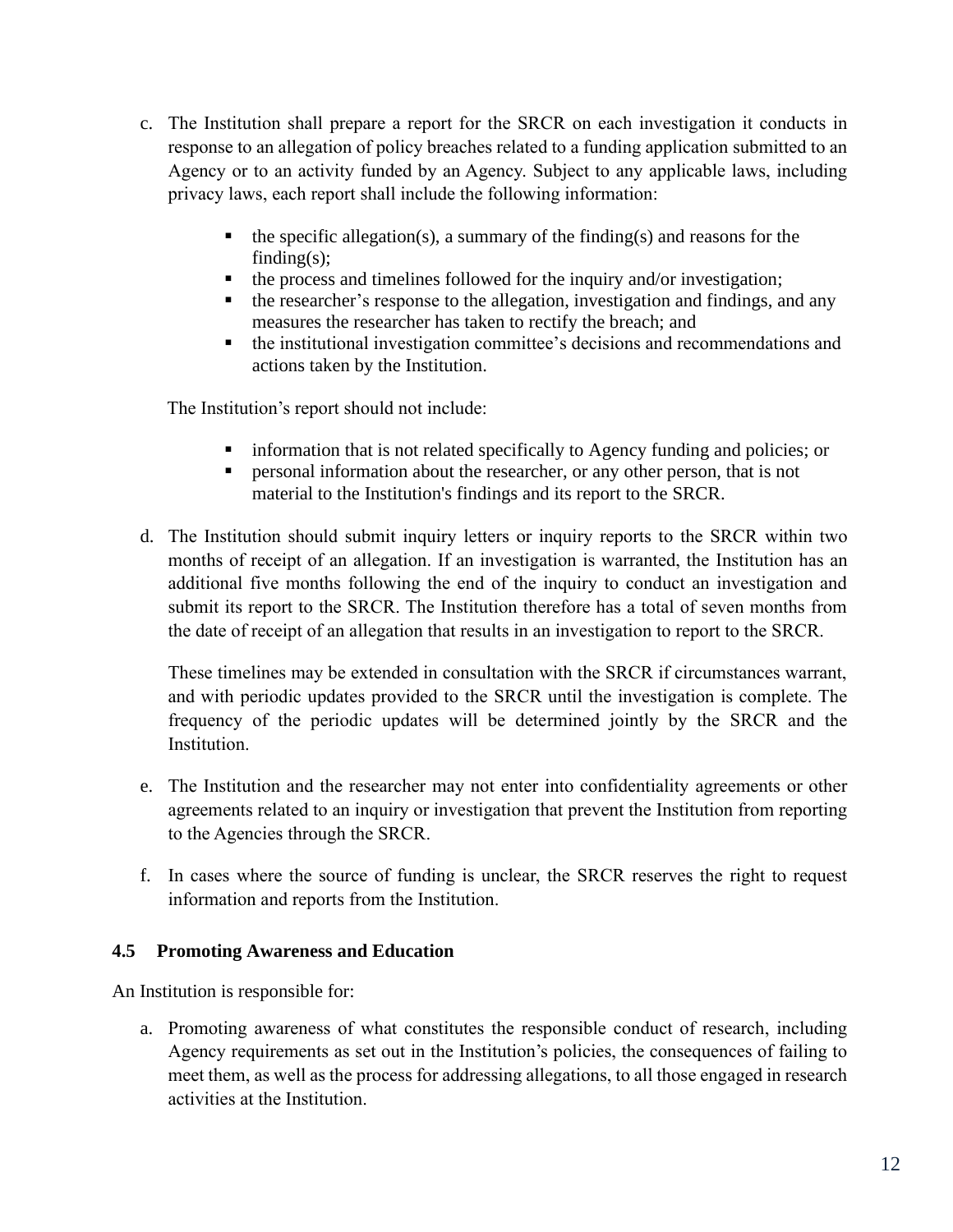b. Communicating its policy on the responsible conduct of research within the Institution, and posting annually on its Web site information on confirmed findings of breaches of its policy (e.g., the number and general nature of the breaches), subject to applicable laws, including the privacy laws.

Reporting annually to the SRCR on the total number of allegations received involving Agency funds, the number of confirmed breaches and the nature of those breaches, subject to applicable laws, including privacy laws.

c. Communicating within the Institution, the central point of contact responsible for receiving confidential enquiries, allegations and information related to allegations of breaches of Agency policies.

# <span id="page-13-0"></span>**5 BREACHES OF AGENCY POLICIES BY INSTITUTIONS**

In accordance with the Agreement signed by the Agencies and each Institution, the Agencies require that each Institution complies with Agency policies as a condition of eligibility to apply for and administer Agency funds.

The process followed by the Agencies to address an allegation of a breach of an Agency policy by an Institution, and the recourse that the Agencies may exercise, commensurate with the severity of a confirmed breach, are outlined in the Agreement.

# <span id="page-13-1"></span>**6 RESPONSIBILITIES OF THE AGENCIES**

In striving to meet the objectives of this RCR Framework, the Agencies are responsible for:

- a. communicating this RCR Framework, including the contact information for those responsible for its administration;
- b. responding promptly to enquiries regarding this RCR Framework;
- c. helping to promote the responsible conduct of research and to assist individuals and Institutions with the interpretation or implementation of this RCR Framework;
- d. reviewing and updating this RCR Framework at least every five years; and
- e. responding to allegations of breaches of Agency policies.

#### <span id="page-13-2"></span>**6.1 Tri-Agency Process for Addressing Allegations of Policy Breaches by Researchers**

The Agencies, through the SRCR and the PRCR, play important roles in addressing allegations of breaches of their policies and in ensuring that such allegations are addressed appropriately and in a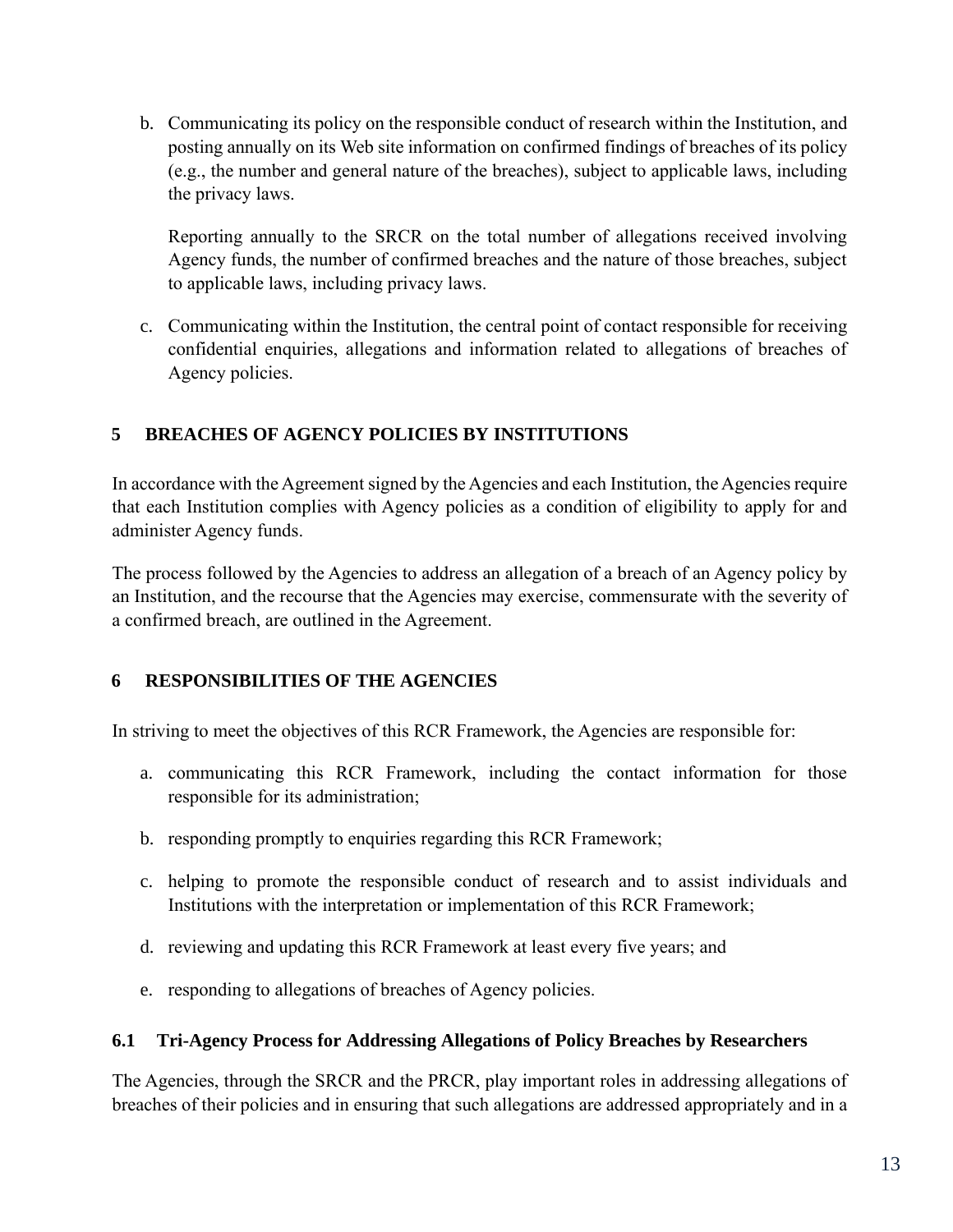timely manner. At any time after an allegation is made, the SRCR may request information from the individual and Institution involved.<sup>8</sup>

- 6.1.1 Receiving Allegations
- a. If the SRCR receives an allegation directly from a complainant, it will ask the complainant to provide the information in writing to the Institution where the researcher involved is currently employed, enrolled as a student or has a formal association, with a copy to the SRCR.
- b. Following receipt of an allegation, if the matter involves Agency funding and an alleged breach of an Agency policy, the SRCR will follow-up as needed with the complainant, the Institution and other parties, subject to applicable laws, including the *Privacy Act*.
- c. An Agency may submit their own allegations directly to an Institution, for example, as a result of information obtained through institutional monitoring reviews or its peer review activities.
- 6.1.2 Review of Institutional Reports
- a. The SRCR may follow-up with the Institution as needed to obtain updates on the status of the investigation.
- b. The SRCR and the PRCR will review the Institution's report to determine whether it meets Agency requirements, as outlined in Articles 4.3 and 4.4, and whether there has been a breach of Agency policies, the Agreement and/or a funding agreement. The SRCR may follow-up with the Institution for clarification.
- c. The PRCR will recommend recourse, if appropriate, consistent with the RCR Framework.
- 6.1.3 Recourse
- a. If the Agency determines that there has been a breach of an Agency policy, it will exercise the recourse it considers appropriate, commensurate with the severity of the breach. When making its decision, the Agency will take into consideration the PRCR's recommendations, the Institution's findings, the severity of the breach and any actions taken by the Institution and researcher involved to remedy the breach.
- b. Such recourse can include, but is not limited to:
	- issuing a letter of concern to the researcher;
	- requesting that the researcher correct the research record and provide proof that the research record has been corrected;

<sup>&</sup>lt;sup>8</sup> If no Institution that has signed the Agreement is involved, for example, if the researcher is holding an Agency scholarship or fellowship abroad, the Agency may review the file and deal directly with the researcher involved.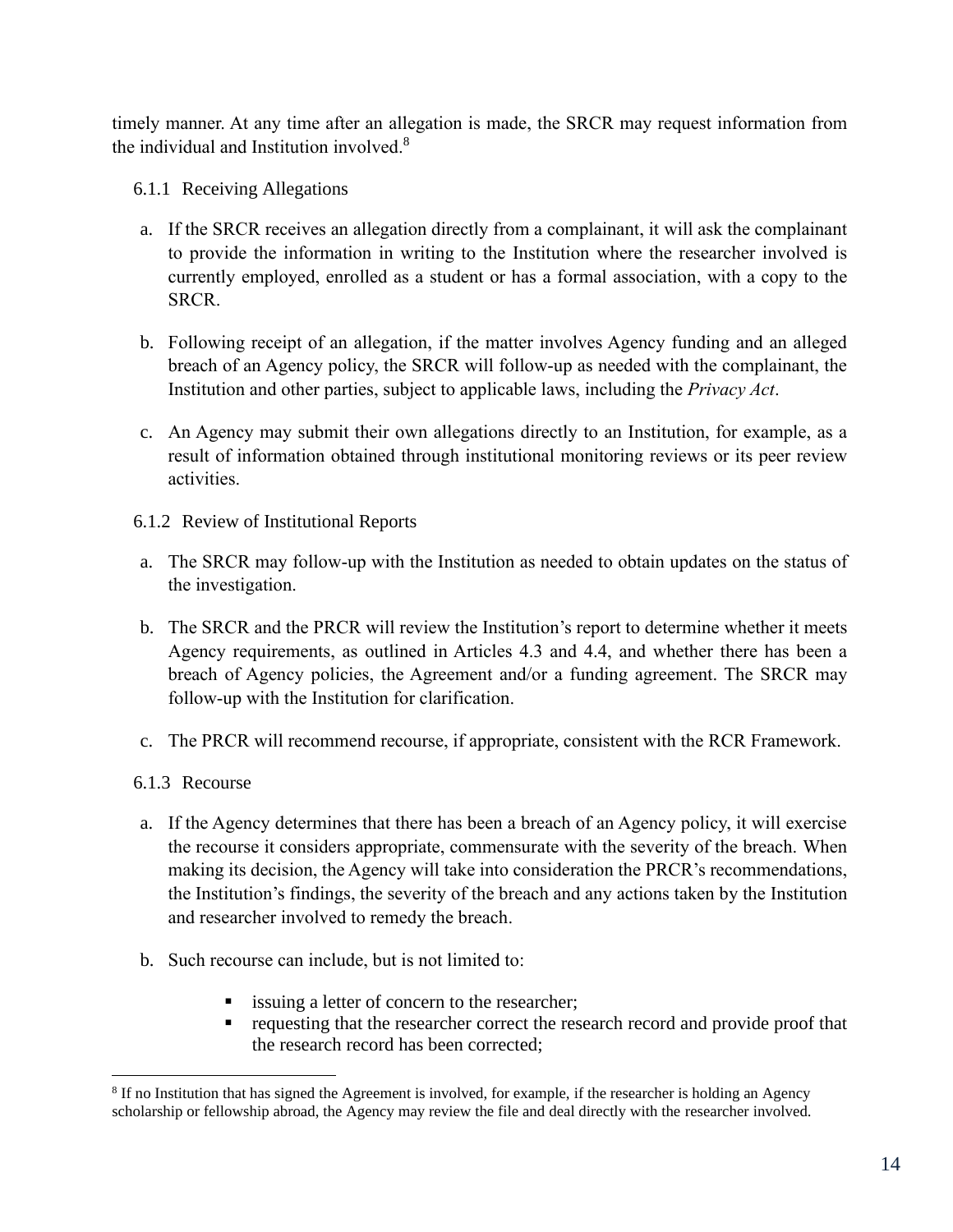- advising the researcher that the Agency will not accept applications for future funding from them for a defined time period or indefinitely;
- **•** terminating remaining instalments of the grant or award;
- seeking a refund within a defined time frame of all or part of the funds already paid;
- **Exercise 1** advising the researcher that the Agency will not consider them to serve on agency committees (e.g. peer review, advisory boards); and/or
- such other recourse available by law.

In exercising the appropriate recourse, the Agency will give consideration to affected research personnel including students, post-doctoral fellows and research support staff.

- 6.1.4 Accountability and Reporting
- a. The Agency will inform the researcher subject to the decision, and their Institution, of the Agency's decision, where applicable. The content of this communication will be subject to any applicable laws, including privacy laws.
- b. The Agency will notify the appropriate authorities if at any time it becomes aware of possible fraud or other unlawful activity.
- c. In cases of a serious breach of Agency policy, as determined by the Agency President, the Agency may publicly disclose any information relevant to the breach that is in the public interest, including the name of the researcher subject to the decision, the nature of the breach, the Institution where the researcher was employed at the time of the breach, the Institution where the researcher is currently employed and the recourse imposed. In determining whether a breach is serious, the Agency will consider the extent to which the breach jeopardizes the safety of the public and/or would bring the conduct of research into disrepute.
- d. The SRCR will serve as a central repository for institutional statistics on RCR involving Agency funds. The Secretariat will post annually, on its Web site, statistical data received from Institutions on the total number of allegations, the number of confirmed breaches and the nature of those breaches, subject to applicable laws, including the *Privacy Act*.
- 6.1.5 Measures for Exceptional Circumstances

In exceptional circumstances, taking into account the severity and urgency of the alleged breach, its possible consequences and the potential financial, health, safety or other risks involved, the Agencies reserve the right to take special measures, including the following:

6.1.5.1 *Immediate Action*: The Agency may take immediate action (as set out in Article 4.3.3.d), or may require the Institution to do so. The Agency will consult with the Institution and will consider any actions already taken by the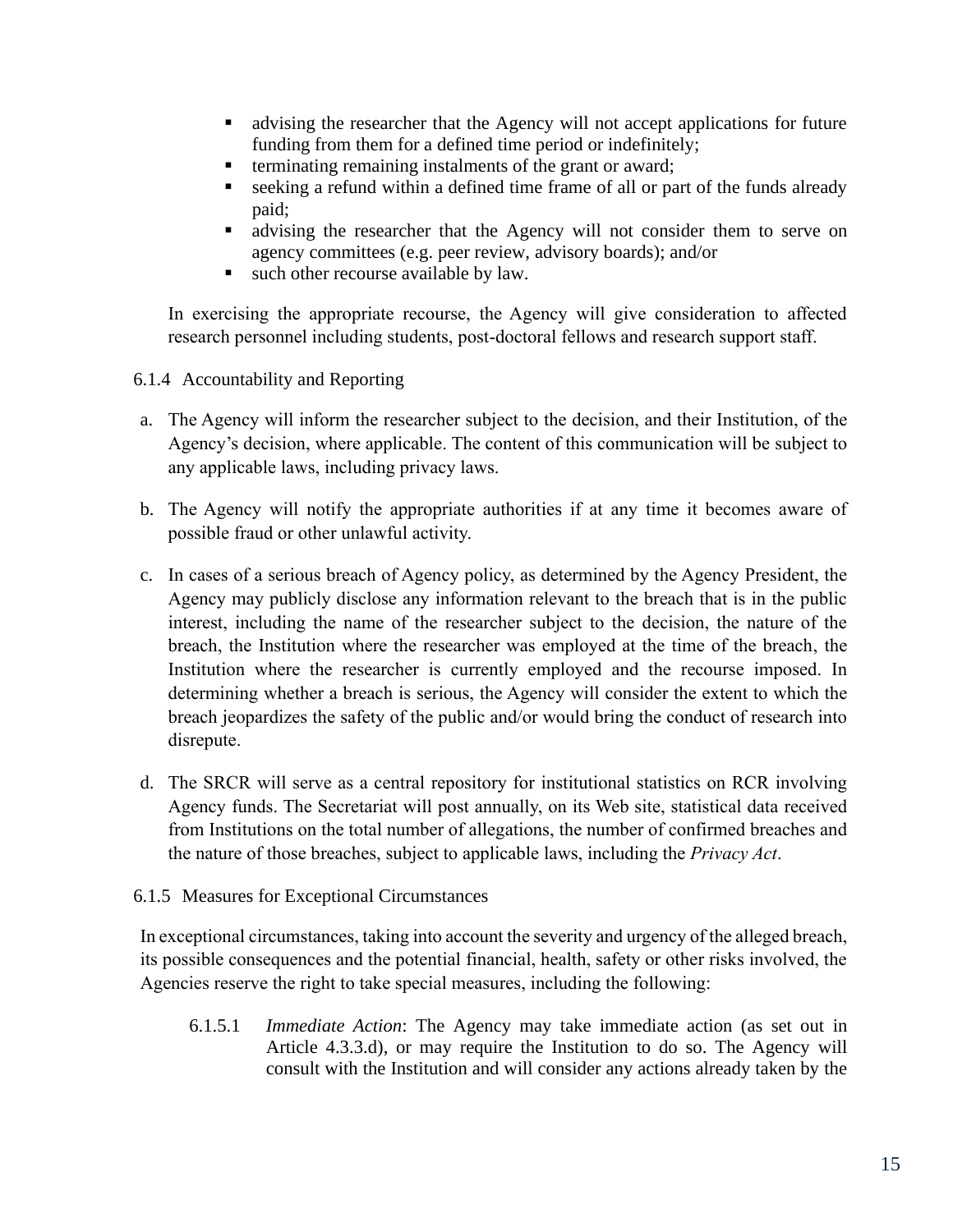Institution and/or the researcher when deciding on whether further action is required.

6.1.5.2 *Review or Compliance Audit*: The Agency may conduct its own review or compliance audit, or require the Institution to conduct an independent review/audit. The Agency will consult with the Institution and will consider the investigation already planned, underway or completed by the Institution, and its findings.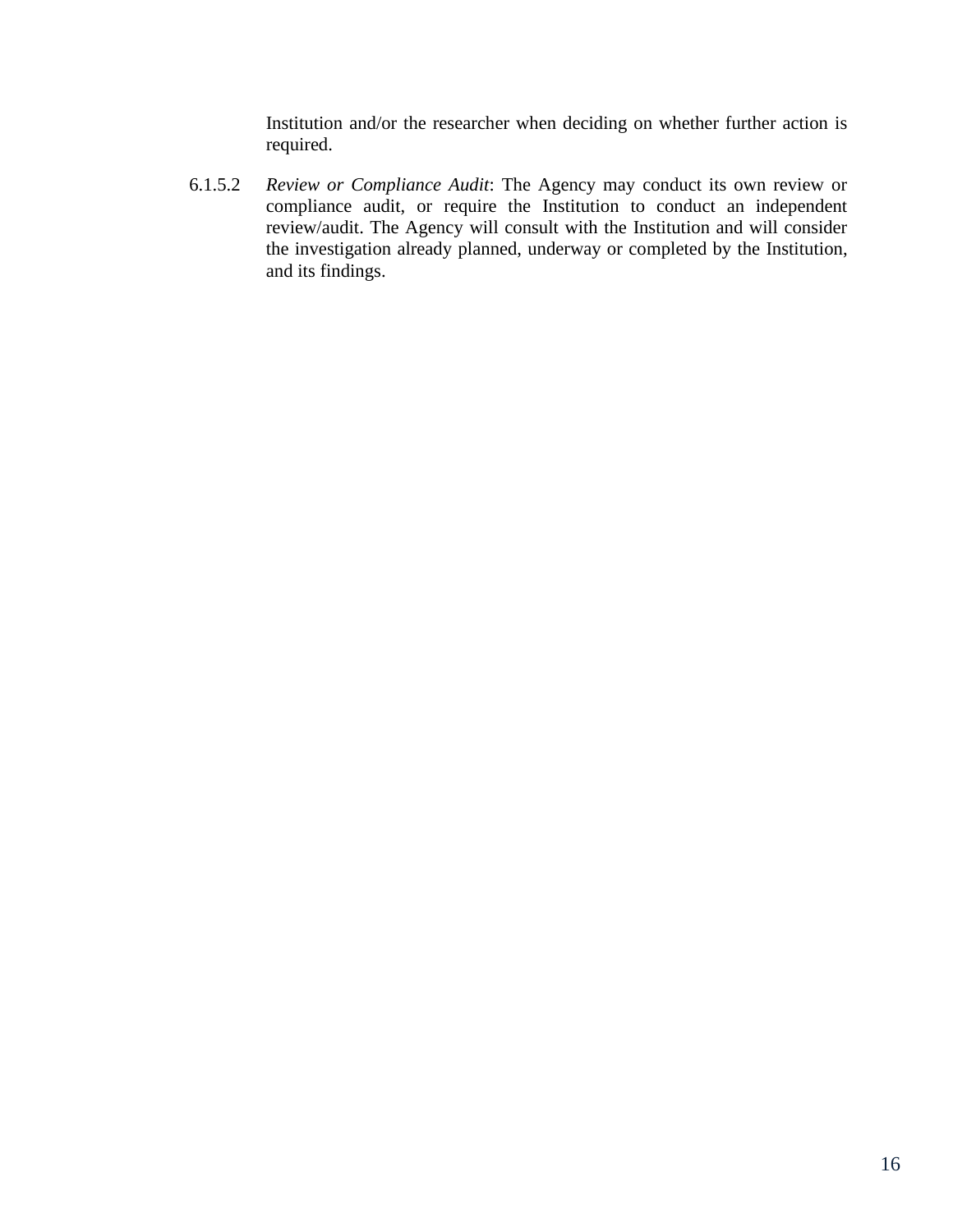#### <span id="page-17-0"></span>**A SUMMARY OF RCR PROCESS**

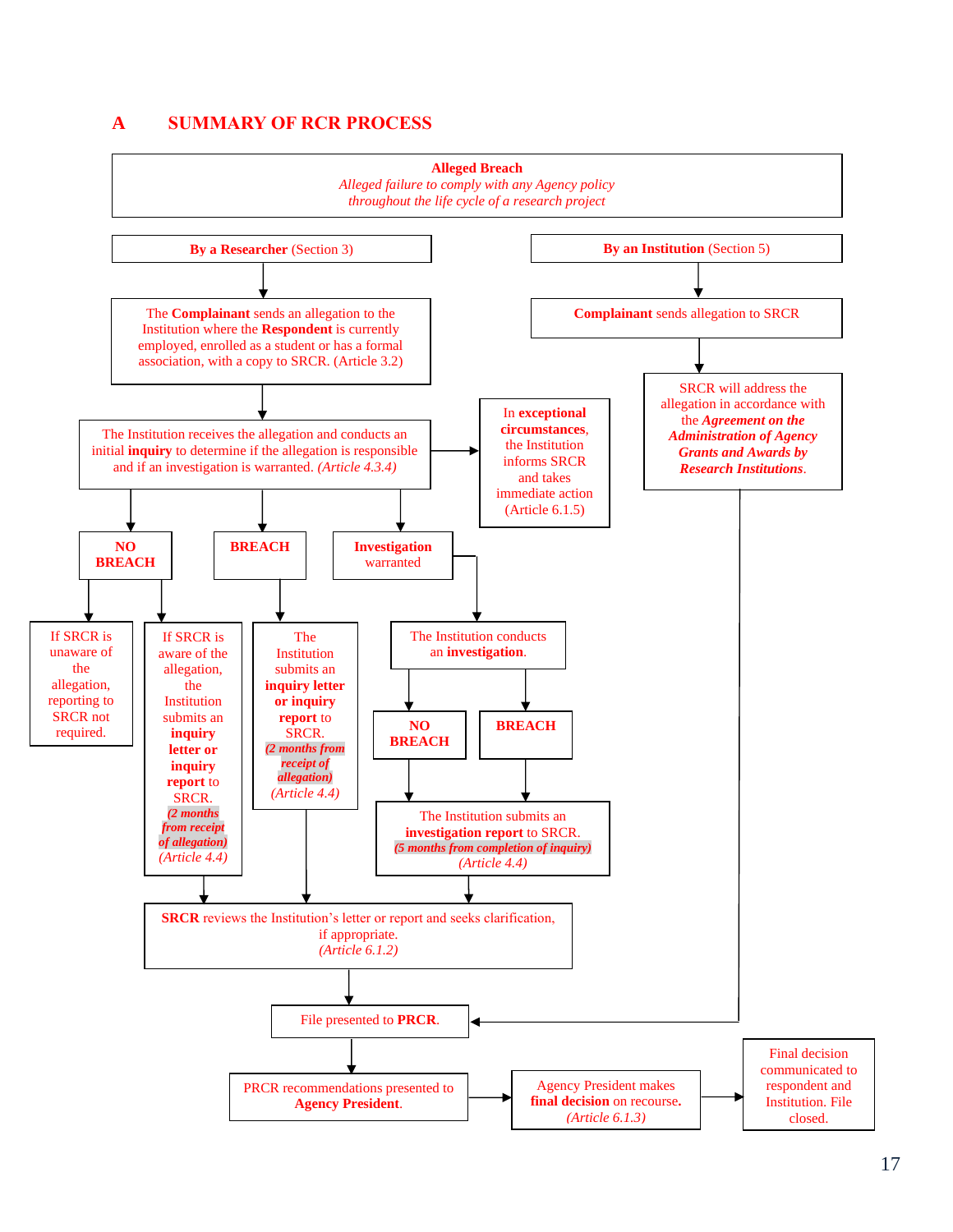# <span id="page-18-0"></span>**B GLOSSARY**

This glossary is intended to assist readers in their understanding of the *Tri-Agency Framework: Responsible Conduct of Research*, also referred to as "the RCR Framework." Terms are defined in accordance with the purposes and objectives of the RCR Framework.

**Accountability**: Being responsible for one's actions.\*

**Agencies**: Canada's three federal granting agencies: the Canadian Institutes of Health Research (CIHR); the Natural Sciences and Engineering Research Council of Canada (NSERC); and the Social Sciences and Humanities Research Council of Canada (SSHRC).

**Agency policies**: The set of rules, directives and guidelines issued by an individual Agency or jointly by the Agencies.

**Agreement on the Administration of Agency Grants and Awards by Research Institutions (the Agreement)**: The agreement between the Agencies and Institutions eligible to receive and manage research funding from the Agencies.

**Allegation**: A declaration, statement, or assertion communicated in writing to an Institution or Agency to the effect that there has been, or continues to be, a breach of one or more Agency policies, the validity of which has not been established.

**Applicant (including co-applicant)**: An individual who has submitted an application, individually or as part of a group or team, for funding from the Agencies.

**Author (including co-author)**: The writer, or contributing writer, of a research publication or document.

**Breach**: A breach of the RCR Framework is the failure to comply with any Agency policy throughout the life cycle of a research project – from application for funding, to the conduct of the research and the dissemination of research results. It includes all activities related to the research, including the management of Agency funds. For examples of breaches, see Article 3.1.

**Complainant**: An individual or representative from an organization who has notified an Institution or Agency of a potential breach of an Agency policy.

**Conflict of interest**: A conflict of interest may arise when activities or situations place an individual in a real, potential or perceived conflict between the duties or responsibilities related to research, and personal, institutional or other interests. These interests include, but are not limited to, business, commercial or financial interests pertaining to the individual, their family members, friends, or their former, current or prospective professional associates.†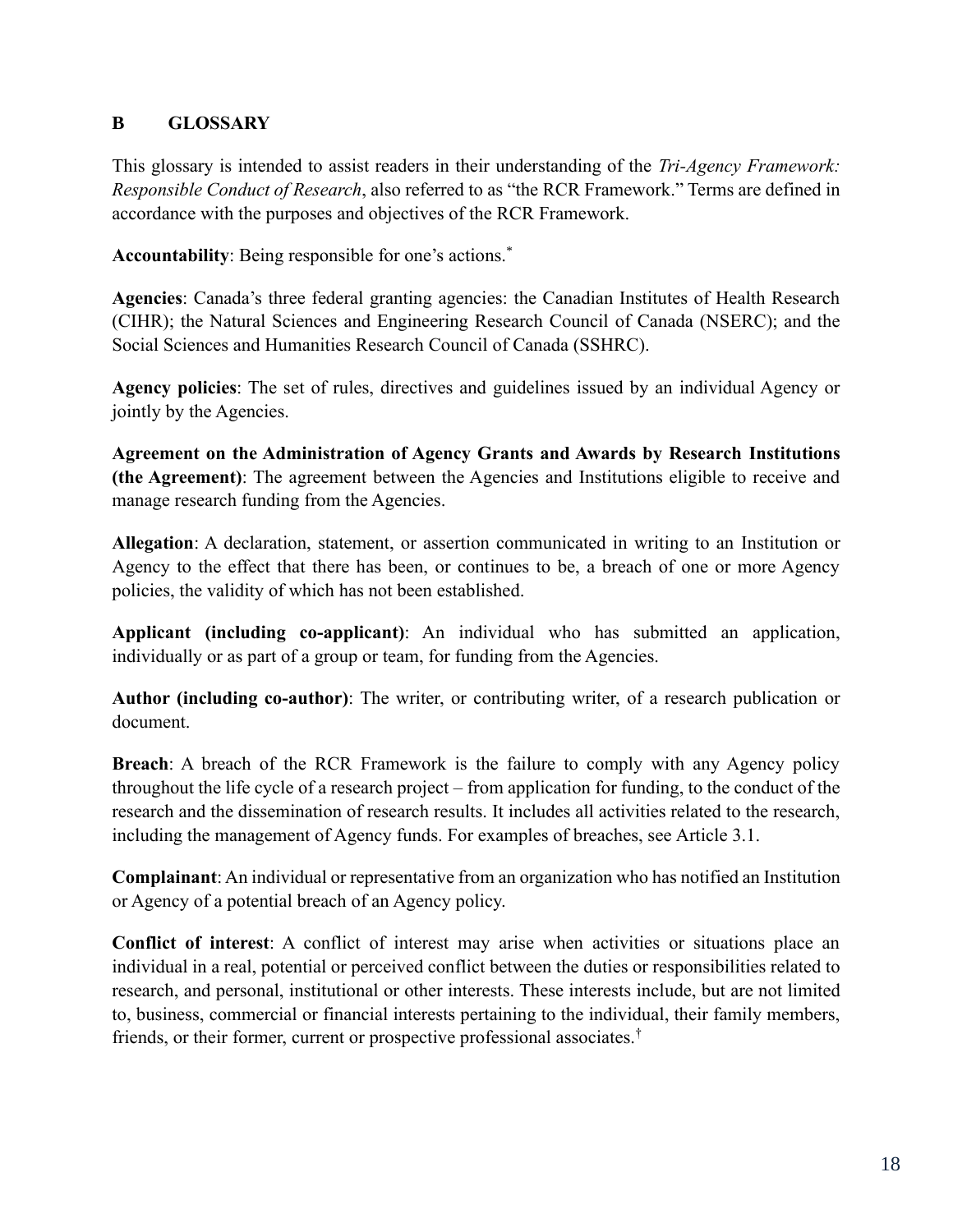**Eligible Institution**: An Institution that (a) meets the eligibility requirements to receive funding set out in guidelines issued by the Agency; and (b) has signed the *[Agreement on the Administration](https://www.science.gc.ca/eic/site/063.nsf/eng/h_56B87BE5.html?OpenDocument)  [of Agency Grants and Awards by Research Institutions](https://www.science.gc.ca/eic/site/063.nsf/eng/h_56B87BE5.html?OpenDocument)*.

**Fairness**: Being impartial and using sound judgment free of prejudice or favouritism.\*

**Funding agreement**: A written agreement that sets out the terms and conditions that an Agency and a researcher agree to for a particular grant or award. It defines the researcher's responsibilities, what constitutes a breach of the agreement, and the consequences of a breach.

**Honesty**: Being straightforward, and free of fraud and deception.\*

**Inquiry**: The process of reviewing an allegation to determine whether the allegation is responsible, the particular policy or policies that may have been breached, and whether an investigation is warranted based on the information provided in the allegation.

**Investigation**: A systematic process, conducted by an Institution's investigation committee, of examining an allegation, collecting and examining the evidence related to the allegation, and making a decision as to whether a breach of a policy(ies) has occurred.

**Institution**: The universities, hospitals, colleges, research institutes, centres and other organizations eligible to receive and manage Agency grant funds on behalf of the grant holders and the Agencies.

**Institutional policy**: The set of rules, directives and guidelines issued by an individual Institution that meet the requirements of the *Tri-Agency Framework: Responsible Conduct of Research*.

**Non-eligible Institution**: An Institution other than an eligible Institution.

**Openness**: Being transparent in process and practice, as characterized by visibility or accessibility of information.\*

**Research**: An undertaking intended to extend knowledge through a disciplined inquiry or systematic investigation.

**Researcher**: Anyone who conducts research activities.

**Respondent**: An individual who is identified in an allegation as having possibly breached Agency and/or institutional policy.

**Responsible allegation**: An allegation: 1) that is based on facts which have not been the subject of a previous investigation; that falls within Sections 2 and 3 of this RCR Framework; and 3) which would, if proven, have constituted a breach at the time the alleged breach occurred.